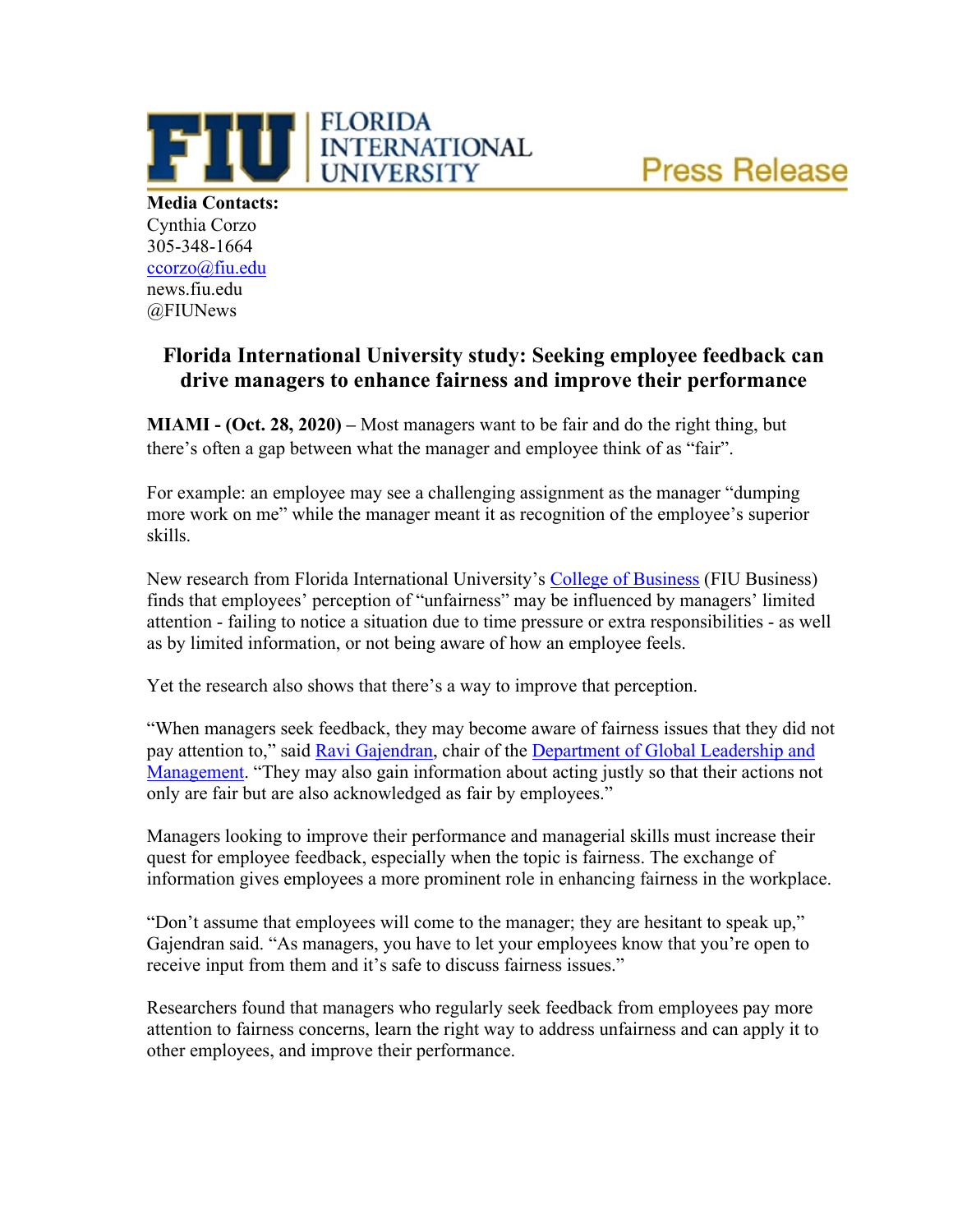However, for this to work, "employees have to actually provide feedback," Gajendran said. "If they don't do it, the situation will definitely not change."

The research, published in the [Journal of Organizational Behavior,](https://onlinelibrary.wiley.com/doi/10.1002/job.2481) examined data from three studies:

- Evaluations of 8,706 managers across a variety of industries by 40,000 employees reporting directly to them on how the managers' actions affect other people's performance.
- A survey of 46 employees and 45 managers on how often the manager engaged in seeking feedback to reduce same-source bias concerns.
- Surveys, completed at various intervals, by U.S. working managers about their feedback-seeking behaviors at work over the previous month.

Companies also benefit from managers' feedback-seeking interaction. Making it part of the culture, perhaps instituting a protocol where the conversations will take place regularly, indicates they care about both managers and employees and can serve as a source of motivation.

The paper was co-authored by Gajendran with organizational behavior professors Elad Sherf, University of North Carolina at Chapel Hill; and Barry Pozner at Santa Clara University.

## **-FIU-**

## **About FIU Business:**

*Florida International University's [College of Business](https://business.fiu.edu/index.cfm) plays a pivotal role in the development of global business leaders. With more than 10,000 undergraduate and graduate students, FIU Business is widely recognized for its expertise in international business, real estate, data analytics, entrepreneurship, healthcare management, and a broad range of financial services. Its faculty ranks among the Top 100 in the U.S. in UT Dallas' survey of business research productivity. For more information about FIU Business, v*isit *[www.business.fiu.edu](http://www.business.fiu.edu/)*.

## **About FIU:**

*Florida International University is Miami's public research university, focused on student success. According to U.S. News and World Report, FIU has 26 top-50 rankings in the nation among public universities and Washington Monthly Magazine ranks FIU among the top 20 public universities contributing to the public good and No. 12 for social mobility. FIU is a top U.S. research university (R1), with more than \$200 million in annual expenditures. FIU ranks 15th in the nation among public universities for patent production, which drives innovation, and is one of the institutions that helps make Florida the top state for higher education. The [Next Horizon](https://urldefense.proofpoint.com/v2/url?u=https-3A__fiu.us1.list-2Dmanage.com_track_click-3Fu-3Dd13d9ca5483e1889af5c1cd91-26id-3D0dcb6a3b95-26e-3D8f62f4a88e&d=DwMFaQ&c=lhMMI368wojMYNABHh1gQQ&r=ydtgFr3h5-aC_noBhtztTw&m=oTaxGt8e9IqD9XqKmSfd3datnxDEuZpEujRtEVmojnA&s=oUnSe4kkfDQ-fHEgdyQ5qMZaG0a0o4Gi7wjNEMGWmw8&e=) fundraising campaign is furthering FIU's commitment to providing students Worlds Ahead opportunities. Today, FIU has two campuses and multiple centers, and supports artistic and cultural engagement through its*